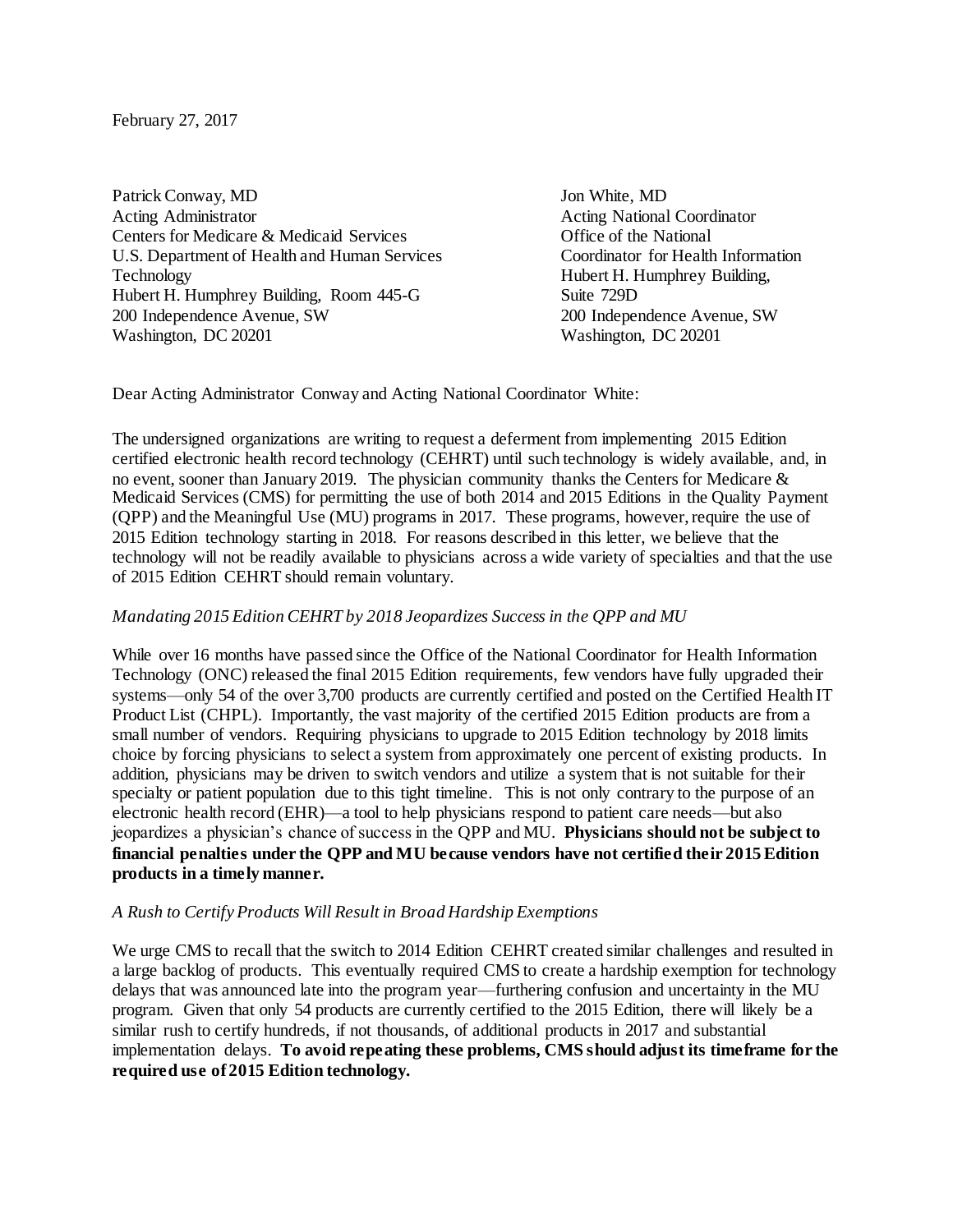# *Hasty Deployment of CEHRT is Counterproductive and Threatens Patient Safety*

While we acknowledge that the 2015 Edition contains functionality that may improve data access, integration of patient generated health data, and document sharing, initial implementation and utilization of these new tools may prove complex. To effectively and safely use these new features, health systems must develop internal guidance, principles, and practices to ensure they improve, not detract from, patient care. **We are concerned that requiring the use of 2015 Edition CEHRT by 2018 will result in rushed upgrades, installations, a lack of user training, and an overall disruption to physicians' practices. As such, physicians should identify their own 2015 Edition-rollout timeline independent of federal regulation.**

We are also concerned that, in addition to the significant changes that the OPP will bring to a physician's practice in 2017, the current CEHRT timeline ignores the needs of practices with few technology resources. Many small and solo practices have historically learned about implementation from early adopters but will not have time to do this under the current time constraints. The new Edition also includes new measures that will likely be challenging and demanding for practices. **To assist these practices, CMS should continue to allow the use of both 2014 and 2015 Editions and permit participants to meet modified Stage 2 MU and Advancing Care Information (ACI) measures.** 

## *2015 Edition CEHRT Should Incorporate Improvements to EHR Certification*

Congress outlined a number of needed EHR certification improvements with passage of the 21<sup>st</sup> Century Cures Act. Specifically, the law directs the Secretary of Health and Human Services (HHS) to develop a strategy to reduce EHR regulatory and administrative burden and requires, as a condition of certification and maintenance of certification, new requirements for developers. These requirements address many of our long-standing concerns with EHRs, including prohibiting vendor data blocking; improving the usability, interoperability, and security of EHRs; and testing CEHRT in real-world settings. We view these as necessary protections that will shed new light on how EHRs perform in our members' practices. While we applaud Congress on the passage of these provisions, and are committed to working with HHS to implement them, we are concerned these protections will not be in place before vendors develop, test, and certify 2015 Edition products. It is clear that Congress intended for physicians to be better equipped to make EHR purchasing or upgrading decisions; yet, **we fear without deferring the 2015 Edition requirements, most EHRs will not conform to these new and vital certification improvements**.

#### **Conclusion**

Thank you for your consideration of how we can safely and effectively move to 2015 CEHRT. Improving technology, while reducing administrative burden and costs are key concerns across industry stakeholders. We are eager to continue working with you to further our mutual goals.

Sincerely,

American Medical Association Advocacy Council of th[e American College of Allergy, Asthma, & Immunology](https://urldefense.proofpoint.com/v2/url?u=http-3A__www.acaai.org_&d=DgMFaQ&c=iqeSLYkBTKTEV8nJYtdW_A&r=3BI3Y3AR655oMASRkgAI9ot8VzJZvEq5ZH_o21S1l0M&m=XZ57eRLAKXs7CNtunWQnOBbNg87_ncgDCfvTCjxmvxc&s=1NOWW8p4USwXyvCy9z4MM65qLwTK966MW2mepJzufcs&e=) American Academy of Allergy, Asthma & Immunology American Academy of Dermatology Association American Academy of Emergency Medicine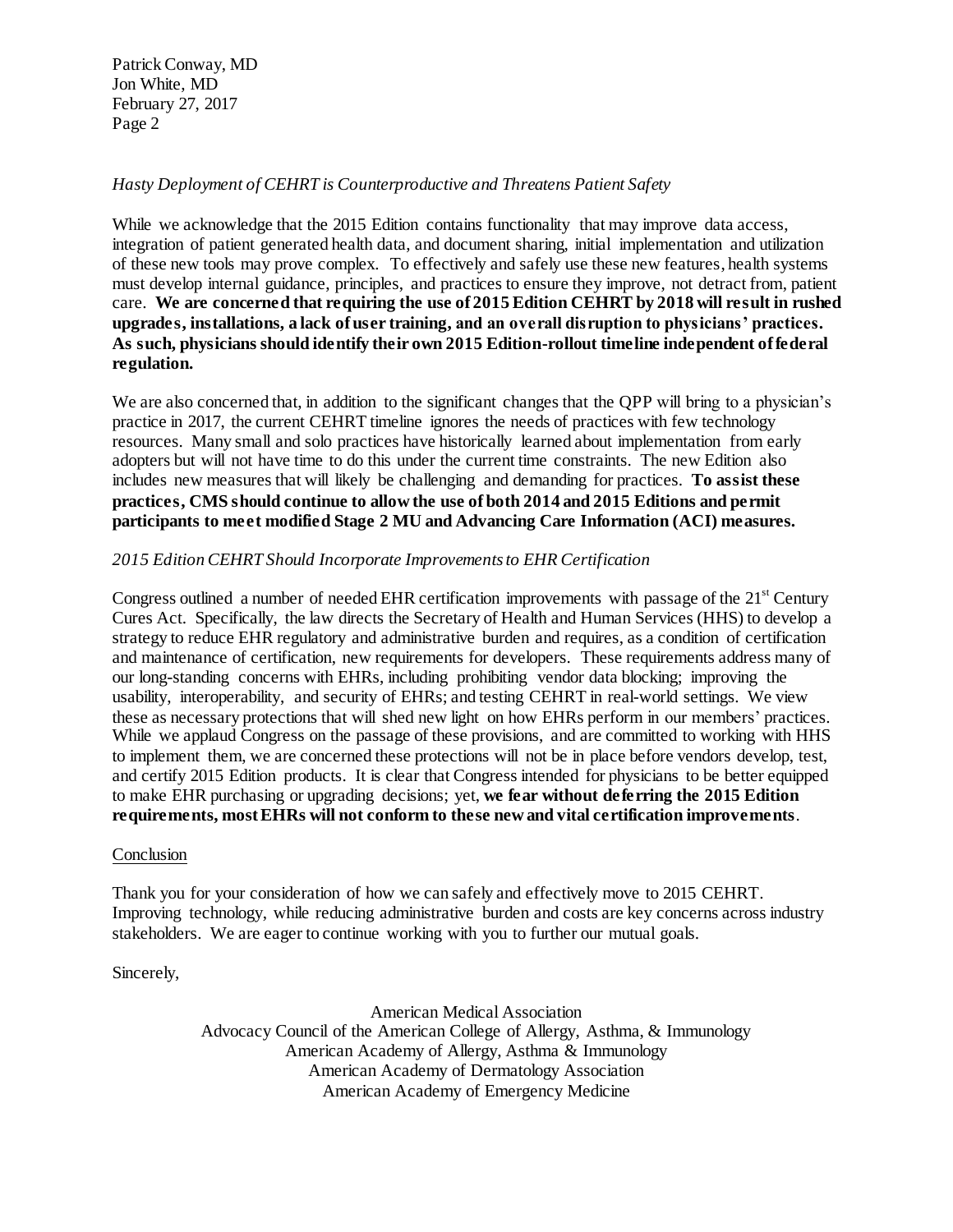> American Academy of Family Physicians American Academy of Home Care Medicine American Academy of Neurology American Academy of Orthopaedic Surgeons American Academy of Otolaryngic Allergy Inc American Academy of Otolaryngology—Head and Neck Surgery American Academy of Physical Medicine and Rehabilitation American Association of Clinical Endocrinologists American Association of Hip and Knee Surgeons American Association of Neurological Surgeons American Association of Neuromuscular & Electrodiagnostic Medicine American College of Allergy, Asthma and Immunology American College of Cardiology American College of Emergency American College of Gastroenterology American College of Mohs Surgery American College of Osteopathic Internists American College of Phlebology American College of Physicians American College of Radiation Oncology American College of Radiology American College of Rheumatology American College of Surgeons American Congress of Obstetricians and Gynecologists American Gastroenterological Association American Geriatrics Society American Osteopathic Association American Psychiatric Association American Rhinologic Society American Society for Clinical Pathology American Society for Dermatologic Surgery Association American Society for Gastrointestinal Endoscopy American Society for Radiation Oncology American Society of Anesthesiologists American Society of Cataract and Refractive Surgery American Society of Clinical Oncology American Society of Dermatopathology American Society of Hematology American Society of Neuroradiology American Society of Nuclear Cardiology American Society of Plastic Surgeons American Society of Retina Specialists American Academy of Ophthalmology Association of American Medical Colleges Congress of Neurological Surgeons Heart Rhythm Society Infectious Diseases Society of America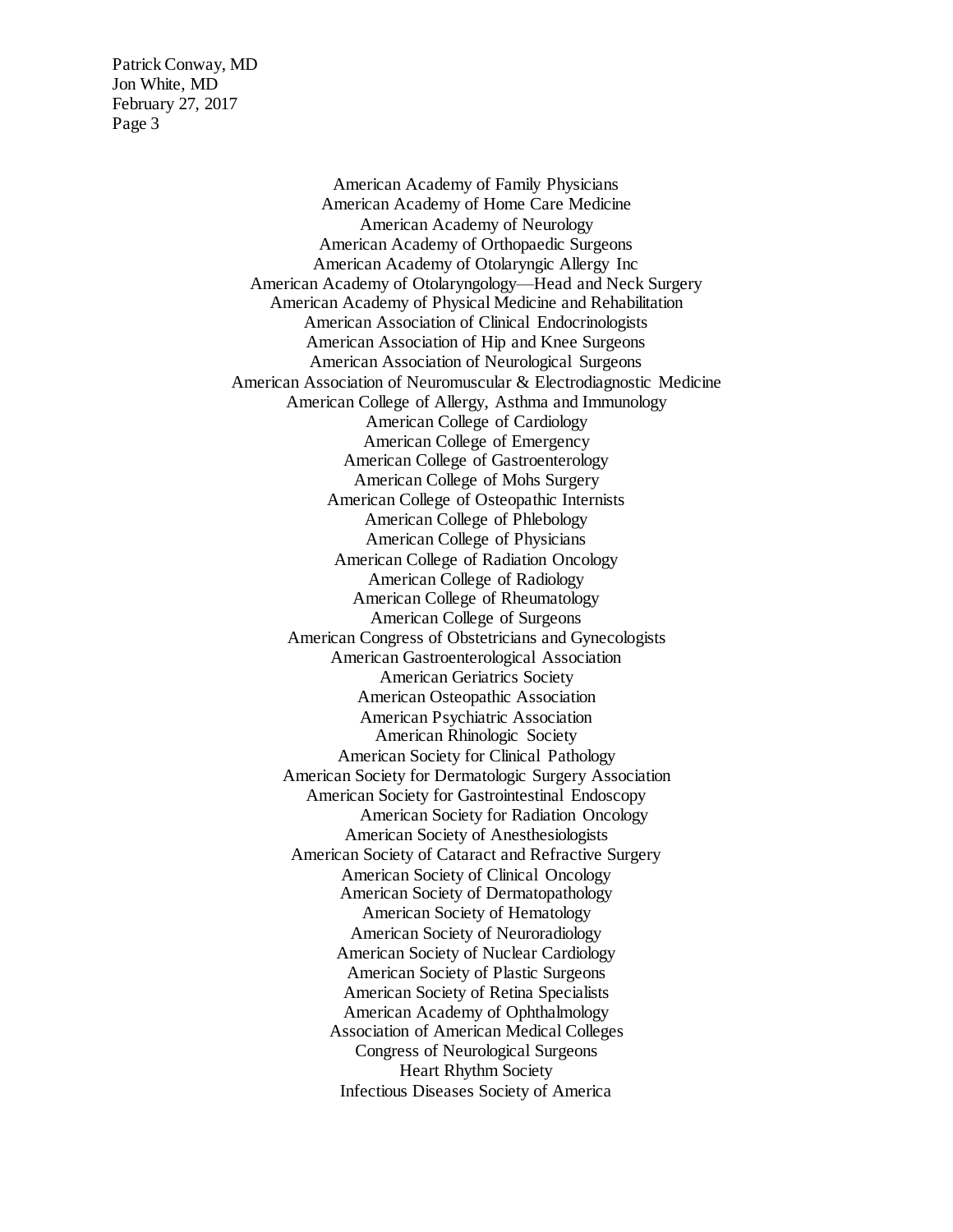> International Society for the Advancement of Spine Surgery Medical Group Management Association North American Neuro-Ophthalmology Society North American Spine Society Renal Physicians Association Society for Vascular Surgery Society of Critical Care Medicine Society of Nuclear Medicine and Molecular Imaging The Society of Thoracic Surgeons

> > Medical Association of the State of Alabama Arkansas Medical Society California Medical Association Connecticut State Medical Society Medical Society of Delaware Medical Society of the District of Columbia Florida Medical Association Inc Medical Association of Georgia Hawaii Medical Association Idaho Medical Association Illinois State Medical Society Iowa Medical Society Kansas Medical Society Kentucky Medical Association Louisiana State Medical Society Maine Medical Association MedChi, The Maryland State Medical Society Massachusetts Medical Society Michigan State Medical Society Minnesota Medical Association Mississippi State Medical Association Missouri State Medical Association Montana Medical Association Nebraska Medical Association Nevada State Medical Association New Hampshire Medical Society Medical Society of New Jersey New Mexico Medical Society Medical Society of the State of New York North Carolina Medical Society North Dakota Medical Association Ohio State Medical Association Oklahoma State Medical Association Oregon Medical Association Pennsylvania Medical Society Rhode Island Medical Society